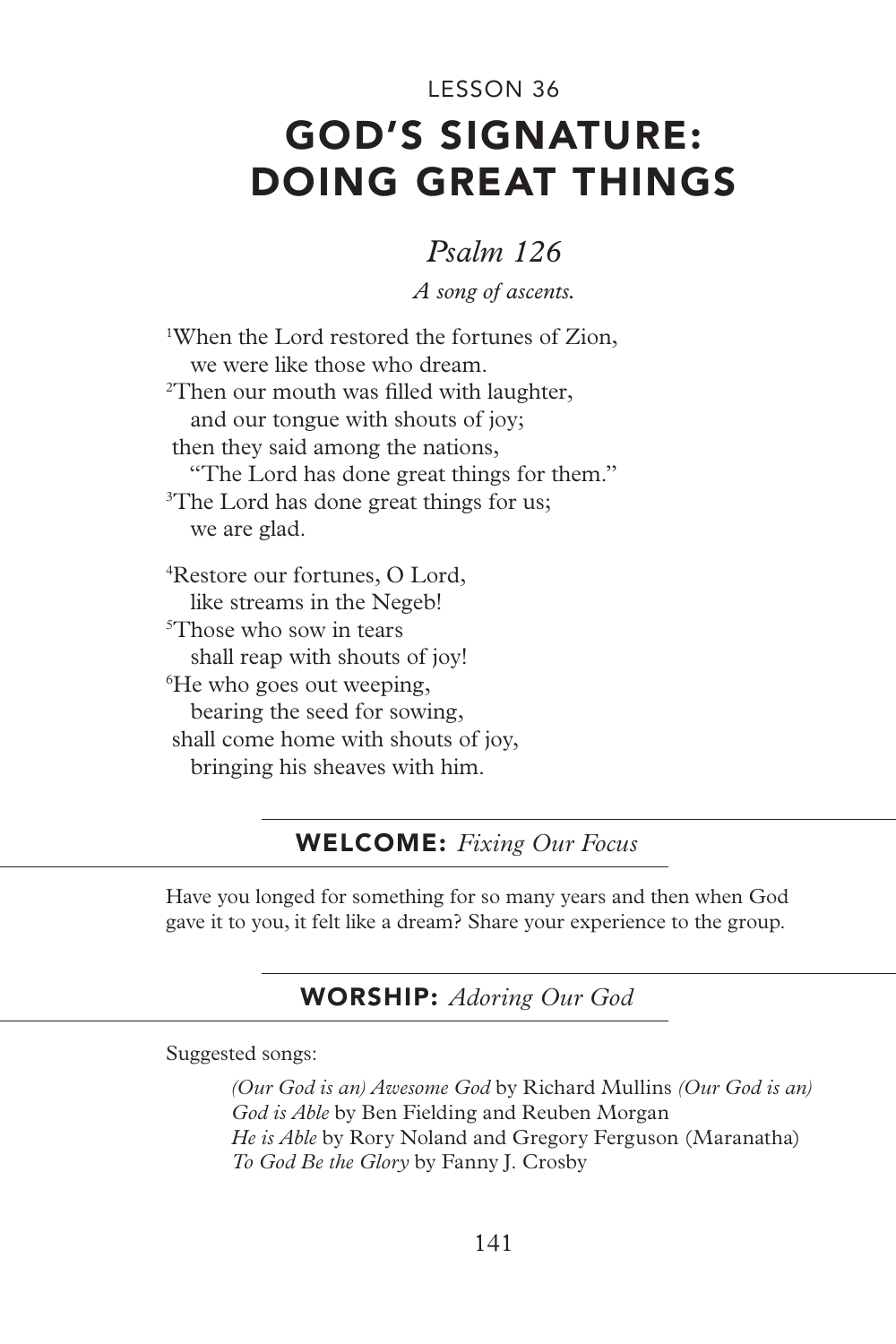# WORD: *Understanding the Word*

*Lesson Aim:* Members will claim God's greatness and his power on behalf of his people.

#### **Introduction**

"There is an appointed time for everything," as written in Ecclesiastes 3. Included in the "appointed time" are healing, laughter, and dancing. For the Israelites, there was a lull of 70 years before they could be reunited, laugh, and dance again in their own land. The God of Israel thought it best to scatter his people to refine them from extreme disobedience (see Deuteronomy 28 and Jeremiah 29), and so return to him. Psalm 126 was possibly written to celebrate the return of exiles from Babylonian captivity during Ezra's time (*Ezra 1*).

Even if it is not because of disobedience, Christians can expect difficult seasons in life where they have to go through pain, separation, loss. Whatever season comes, one can keep their life in tune with God by taking comfort in the fact that he is sovereign in those seasons and is intentional in redeeming those who are his.

*Leader:* Lead in reading Psalm 126 aloud together. Then read the paragraph on the "Key Verse."

*Key Verse:* The psalm centers upon the theme: God does great things. "The Lord has done great things for us; we are glad." God had done great things for Israel in the past, and the psalmist looked forward to him doing more great things for them in the future.

#### **Psalm 126:1-3. Theme:**

- 1. The returning exiles sang "we were like those who dreamed" when the Lord brought them back to their land—Jerusalem (Zion). What did they mean  $(v, 1)$ ?
- 2. How did they celebrate the incredible work of God on their behalf (*vv. 2-3*)?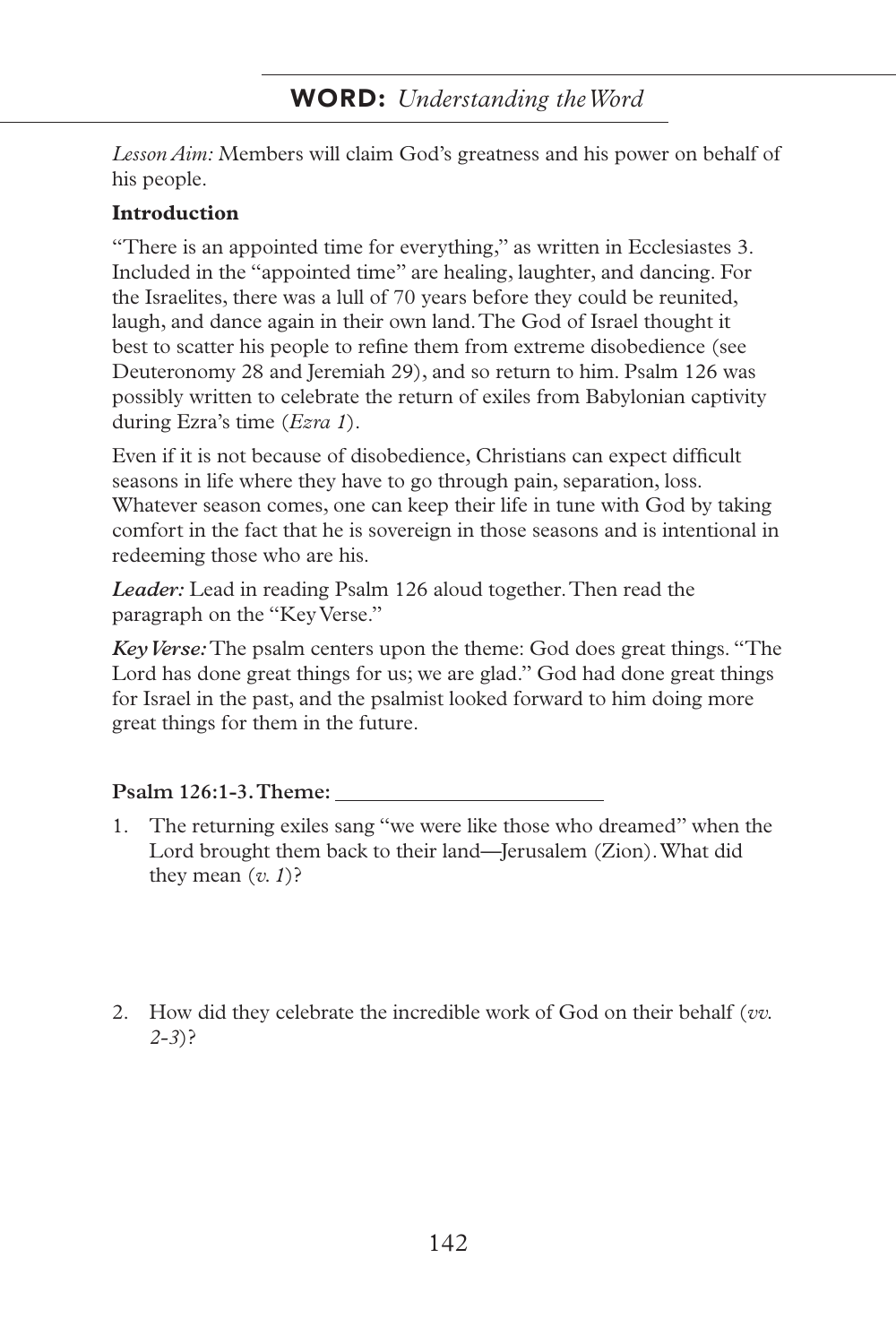3. How did other nations react (*v. 3*)?

*In the space above, write what you think is the theme of verses 1-3.*

#### **Psalm 126:4-6. Theme:**

- 4. In verse 4, the returnees asked the Lord to "restore our fortunes." What were they praying for? If you were one of them, what would be the things you want the Lord to give you?
- 5. Knowing the characteristics of the Negeb, explain further what these singers were asking from God. How did they view their condition prior to their return to Jerusalem?

6. Verses 5-6 show the cycle of sowing and reaping. What promise are these returnees claiming? How different is this sowing-reaping cycle different from the sudden "streams of the Negeb"?

The Negeb (or Negev) was a dry and barren area south of Judah. It had zero rainfall during summer. The "streams of the Negeb" are like "flash floods" that come from the mountains during the rainy season. What is a desert one day could suddenly turn into a place of green grass after that.

*In the space above, write what you think is the theme of verses 4-6.*